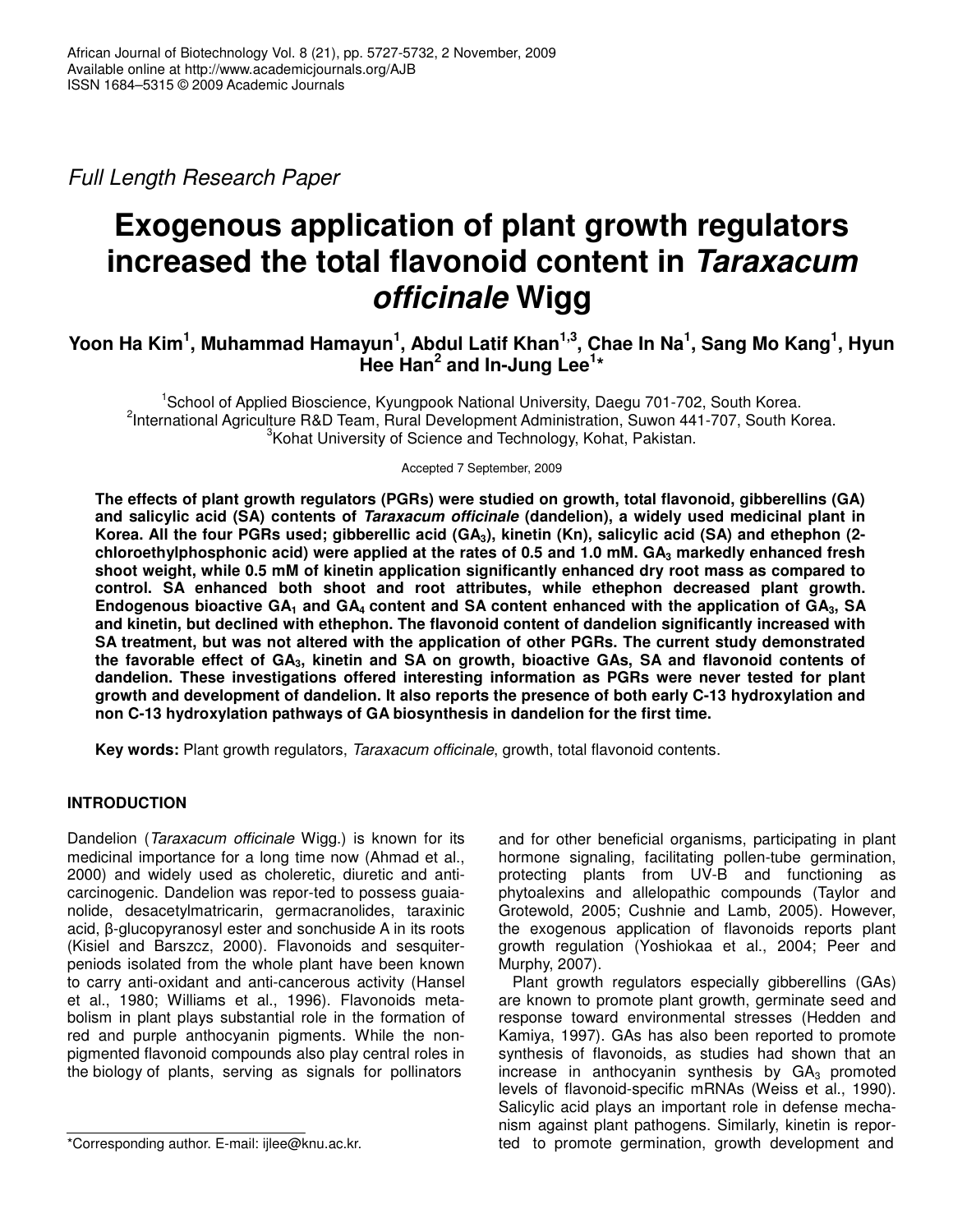enhances cell division (Allen et al., 2002). The function of SA is somewhat different from GAs and kinetin as they are related to systemic acquired resistance (SAR) signaling in plants (Malamy et al., 1990) and SA indispensability as SAR ingredient was confirmed by using plant over expressing salicylate hydroxylase (Gaffney et al., 1993). However, there are reports that SA signaling affects plant physiology and reproductive development (Raskin, 1995). Contrary to the above mentioned plant growth promoters, ethephon, an ethylene-releasing compound, also can be used to retard stem elongation, promote lateral branching and manipulate flowering date. Ethylene play a role in seed germination, leaf expansion, the initiation and progressing of fruit abscission and ripening and the expression of a number of stress-related responses in plants (Anthony and Schaller, 1996).

The importance of PGRs in plant growth and development is well understood. Efforts have been made to analyze the phytochemical and pharmacological constituents of dandelion but little has been known on the role of PGRs on growth and development of dandelion. Being an important medicinal plant, the effect of PGRs especially GAs, kinetin, salicylic acid and ethephon on growth, flavonoid, bioactive GAs and SA contents of dandelion is yet to be studied and clarified. The main thrust behind the study was to increase the commercial and medicinal values of the plant and also to improve the plant growth by plant management practices through application of phytohormones. Therefore, an effort was made to investigate the influence of PGRs on growth attributes and how the endogenous GA, SA and flavonoid contents of dandelion are affected by them.

#### **MATERIALS AND METHODS**

#### **Plant material and PGRs application**

Seeds of *Taraxacum officinale* were obtained from Daegu Catholic University, Kyeongsan, South Korea. Seeds were then thoroughly washed with sterilized double distilled water and stored for 60 days at 4°C. Seeds were surface sterilized with 5% sodium hypochlorite for 15 min and sown in pots (62  $\times$  48 cm) under greenhouse conditions at Kyungpook National University, South Korea. 50 ml of each PGRs were applied at the rates of 0.5 and 1.0 mM after 25 days of sowing. Growth attributes were measured after one week of PGRs application. The dry weight was measured after drying the samples at 72°C for 48 h.

#### **Gibberellin analysis**

Plant sample was harvested after 7 days of PGRs application and immediately frozen in liquid nitrogen and then stored at -80ºC. The method used for extraction and quantification of endogenous gibberellins was based on the already established procedure of Lee et al. (1998). A 0.5 gram lyophilized sample was used for GA analysis each time. The GC (Hewlett-Packard 6890, 5973N Mass Selective Detector) with HA-1 capillary column (30  $\times$  0.25 mm i.d. 0.25 µm film thickness) oven temperature was programmed for 1 min at 60°C, then a rise of 15°C min<sup>-1</sup> to 200°C, followed by 5°C min<sup>-1</sup> to 285°C. Helium carrier gas was maintained at a head

pressure of 30 kPa. The GC was directly interfaced to a Mass Selective Detector and source temperature of 280°C, an ionizing voltage of 70 eV and a dwell time of 100 ms. Full scan mode (the first trial) and three major ions of the supplemented  $[^{2}H_{2}]$  GAs internal standards (the second trial) and the endogenous gibberellins were monitored simultaneously (standard GAs were purchased from Prof. Lewis N. Mander, Australian National University, Canberra, Australia). The endogenous GA contents of GA<sub>1</sub>, GA<sub>4</sub>,  $GA<sub>9</sub>$  and  $GA<sub>20</sub>$  were calculated from the peak area ratios of 506/ 508, 284/286, 298/300 and 418/420 respectively. The data was calculated in nano-grams per gram dry weight and the analysis was repeated three times, using different sample each time.

#### **Salicylic acid analysis**

The extraction and quantification of endogenous SA was carried out following the procedure of Enyedi et al. (1992) and Seskar et al. (1998). Dry leaf tissues were grinded into powder form and 0.1 g of sample was sequentially extracted with 90 and 100% methanol by centrifuging at 10000 g. The combined methanol extracts was vacuum dried. Dry pellets were re-suspended in 2.5 ml of 5% trichloroacetic acid and the supernatant was partitioned with ethyl acetate, cyclopentane and isopropanol (100:99:1, v/v/v). The top organic layer containing free SA was transferred to a 4 ml vial and dried with nitrogen gas. The dry SA was again suspended in 1 ml of 70% methanol. HPLC condition was maintained at fluorescence detector (Shimdzu RF-10AXL, with excitation 305 nm and emission 365 nm) while separation was done on a  $C_{18}$  reverse-phase HPLC column (Waters, Japan). An elution of 0.5% of acetic acid in MeOH and water was done. The gradient solutions were 5 min (A:30%, B:70%), 2.5 min (A:40%, B:60%), 4.5 min (A:60%, B:60%), 5 min (A:30%, B:70%), 3 min (A:30%, B:70%) and the flow rate was 1.0 ml/min.

#### **Total flavonoid assay**

The sample was harvested after 7 days of PGRs application and immediately frozen in liquid nitrogen and then stored at minus 80ºC. A 0.5 g of low temperature dried plant sample was grinded and added to 100 ml of methanol. The extract was then added to diethylene glycol and 1 N-NaOH. The Spectrophotometer value was measured in 427 nm. Naringin was used as standard with concentration range of 0 to 1 mg/mL (AOAC 1990).

#### **Statistical analysis**

Duncan Multiple Range Test (DMRT) was carried out to determine whether significant (P < 0.05) differences occurred between individual treatments. To analyze the data SAS version 9.1 (SPSS Inc) was used.

#### **RESULTS**

#### **Growth attributes**

All growth parameters were promoted by GAs, kinetin and SA, while ethephon showed an opposite effect on the growth attributes of dandelion. Maximum shoot length and shoot fresh biomass was recorded in GA applied plants. SA treatment enhanced root length and fresh root biomass as compared to other treatments. The growth attributes were promoted favorably by 1.0 mM of PGRs as compared to 0.5 mM concentration, although the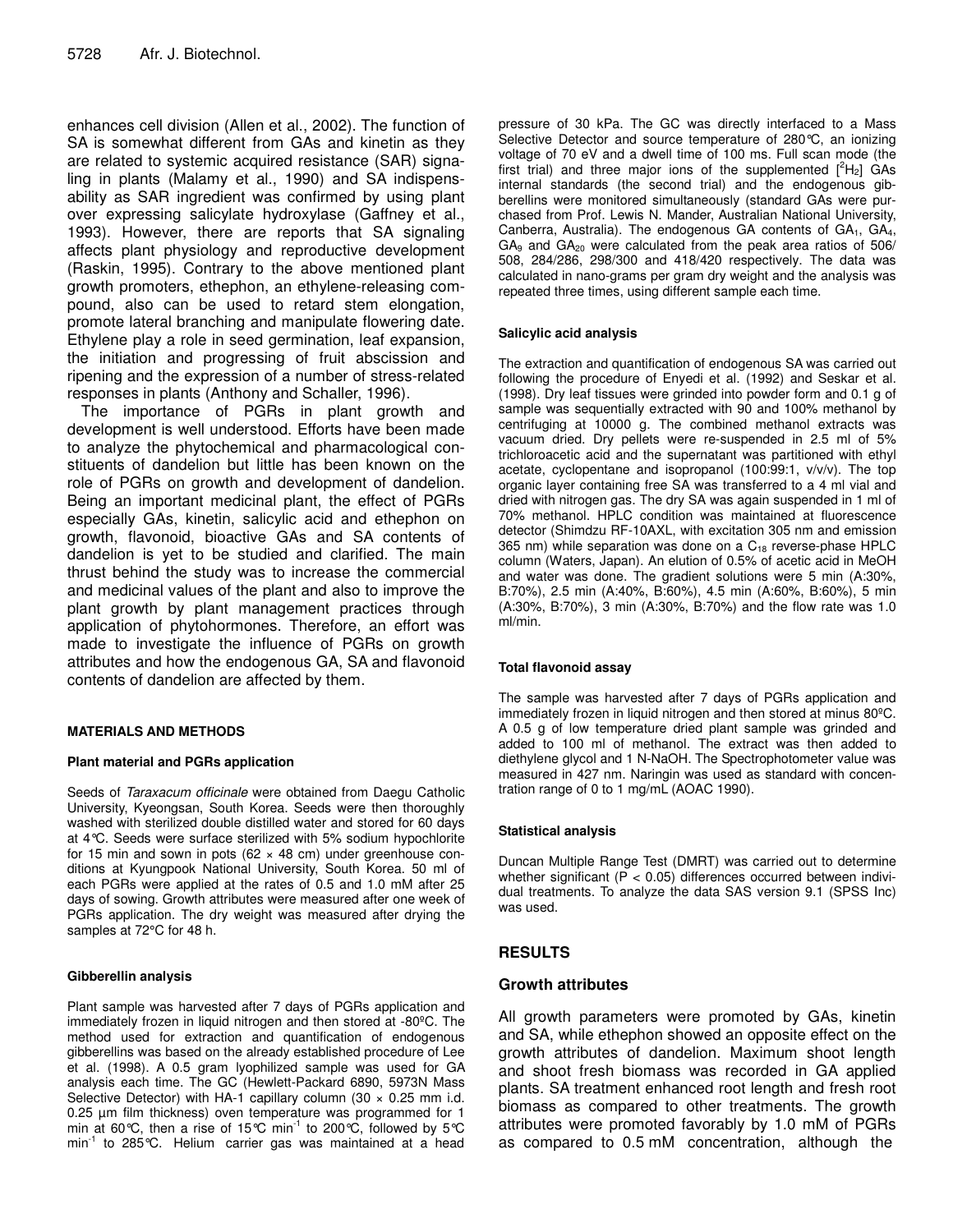| <b>Treatment</b> | Concentration<br>(mM) | SL(cm)            | RL(cm)           | <b>SFW</b><br>(g/plant) | <b>SDW</b><br>(g/plant) | <b>RFW</b><br>(g/plant) | <b>RDW</b><br>(g/plant) |
|------------------|-----------------------|-------------------|------------------|-------------------------|-------------------------|-------------------------|-------------------------|
| <b>Control</b>   | 0                     | $12.3 \pm 0.5$ bc | $20.5 \pm 0.7a$  | $2.8 \pm 0.1$ d         | $0.3 \pm 0$             | 1.1 $\pm$ 0c            | $0.1 \pm 0$ ab          |
| GA <sub>3</sub>  | 0.5                   | $20.0 \pm 0.8a$   | $18.4 \pm 0.6a$  | $4.8 \pm 0.2$ b         | $0.4 \pm 0$ ab          | $0.8 \pm 0.1$ cd        | $0.1 \pm 0$             |
|                  | 1.0                   | $21.4 \pm 1.2a$   | $19.4 \pm 1.1a$  | $5.7 \pm 0.3a$          | $0.4 \pm 0$ ab          | $0.7 \pm 0.1$ d         | $0.1 \pm 0$             |
| <b>Kinetin</b>   | 0.5                   | $13.1 \pm 0.9$ b  | $11.4 \pm 1.5c$  | $3.5 \pm 0.2c$          | $0.4 \pm 0$ ab          | $1.7 \pm 0.1$ b         | $0.2 \pm 0a$            |
|                  | 1.0                   | $13.3 \pm 0.4b$   | $14.8 \pm 0.2$ b | $3.3 \pm 0.3c$          | $0.3 \pm 0.1$ b         | $1.7 \pm 0.2$ ab        | $0.1 \pm 0a$            |
| SA               | 0.5                   | $13.3 \pm 0.5$ b  | $19.8 \pm 1.9a$  | $3.8 \pm 0.5c$          | $0.5 \pm 0.1a$          | $2.0 \pm 0.2a$          | $0.1 \pm 0a$            |
|                  | 1.0                   | $12.4 \pm 0.3$ bc | $20.7 \pm 0.6a$  | $3.4 \pm 0.4c$          | $0.3 \pm 0$             | $2.0 \pm 0.1a$          | $0.1 \pm 0a$            |
| <b>Ethephon</b>  | 0.5                   | $10.5 \pm 0.2c$   | $13.4 \pm 0.8c$  | $2.0 \pm 0.1e$          | $0.2 \pm 0c$            | $1.0 \pm 0c$            | $0.1 \pm 0$ ab          |
|                  | 1.0                   | $9.6 \pm 0.3$ d   | $14.7 \pm 1.2b$  | $1.8 \pm 0.1e$          | $0.2 \pm 0c$            | $1.0 \pm 0.1c$          | $0.1 \pm 0$ ab          |

**Table 1.** Effect of GA3, Kinetin, SA and Ethephon on length and weight of shoot and root of plant.

SL: shoot length, RL: root length, SFW: shoot fresh weight, RFW: root fresh weight, SDW: shoot dry weight and RDW: root dry weight. In a column, treatment means having a common letter(s) are not significantly different at the 5% level by DMRT. Values in the table refer to mean ± SD.

resulting increase was insignificant (Table 1). The results revealed that the dry weight parameter was least affected by the application of PGRs.

#### **Endogenous gibberellin and salicylic acid contents**

Endogenous bioactive  $GA_1$  content was significantly enhanced by exogenous  $GA<sub>3</sub>$ , Kinetin (Kn) and SA, while decreased by ethephon application. However, maximum increase in  $GA<sub>1</sub>$  content was observed in dandelion plants treated with elevated level  $(1.0 \text{ mM})$  of  $GA<sub>3</sub>$  (Figure 1). Almost similar results were obtained for endogenous GA<sup>4</sup> contents, although endogenous GA<sub>4</sub> level was lower than  $GA<sub>1</sub>$ . Elevated SA application reduced  $GA<sub>4</sub>$  content as compared to basic SA applied treatments (Figure 1). Ethephon significantly decreased the endogenous  $GA_1$ and GA<sub>4</sub> contents.

Likewise bioactive GAs, the endogenous SA content significantly increased with exogenous SA, GA3 and Kn application, while drastically reduced by ethephon. The elevated concentrations of PGRs provided better results than 0.5 mM applied treatments (Figure 2). SA analysis revealed that plants treated with exogenous SA contained much higher amounts of endogenous SA as compared to  $GA<sub>3</sub>$  and Kn. The later produced almost similar increase in the level of endogenous SA (Figure 2).

# **Total flavonoid content**

The total flavonoid contents were significantly increased by SA,  $GA_3$  and Kn, while it decreased with ethephon application. Highest flavonoid content (134.64 ug/g) was recorded in dandelion plants treated with basic SA level, while  $GA<sub>3</sub>$  and Kn provided an identical increase in dandelion flavonoids (Figure 3).

### **DISCUSSION**

The role and function of PGRs have been substantially studies in different species; however, this is the first ever report on dandelion. In current study, exogenous  $GA<sub>3</sub>$ , Kn and SA prompted growth attributes, while ethephon suppressed it. Similar observations were recorded earlier as various phytohormones (like GA, Kn and SA) had increased the plant growth and biomass in strawberry, maize and apple and in some cynobacteria as well (Sharma and Singh, 2009; Gunes et al., 2007; Pan et al., 2008). Application of an aqueous solution of SA on shoots of soybean significantly increased growth of the plant (Eraslan et al., 2007). Kinetin and SA may regulate plant growth and development by enhancing GA metabolism of the plants (Mukharjee and Kumar, 2007). Thus current investigations not only confirm previous reports, but also showed that dandelion responded in a similar fashion to PGRs application like other plants. However, ethephon had significantly decreased growth attributes of dandelion which may imputes to the role of ethylene as an antigibberellin (Lieberman, 1979). Similar findings of plant's height reduction by ethephon were reported in daffodils as well (Moe, 1980).

Current investigation demonstrated that both bioactive  $GA<sub>1</sub>$  and  $GA<sub>4</sub>$  are present in dandelion. We haven't found any report regarding the presence of GA biosynthesis in dandelion. However, presence of  $GA_1$  and  $GA_4$  in dandelion shows that both GA biosynthesis pathways are functional in this plant, as  $GA_1$  is produced through early C-13 hydroxylation pathway and  $GA_4$  through non C-13 hydroxylation pathway (Kim et al., 2007). An increase in endogenous bioactive GA content in response to exogenous  $GA<sub>3</sub>$ , Kn and SA application suggested the favorable role of these PGRs in GA metabolism. However, a decline in GA content in response to ethephon application may further strengthen the inhibitory role of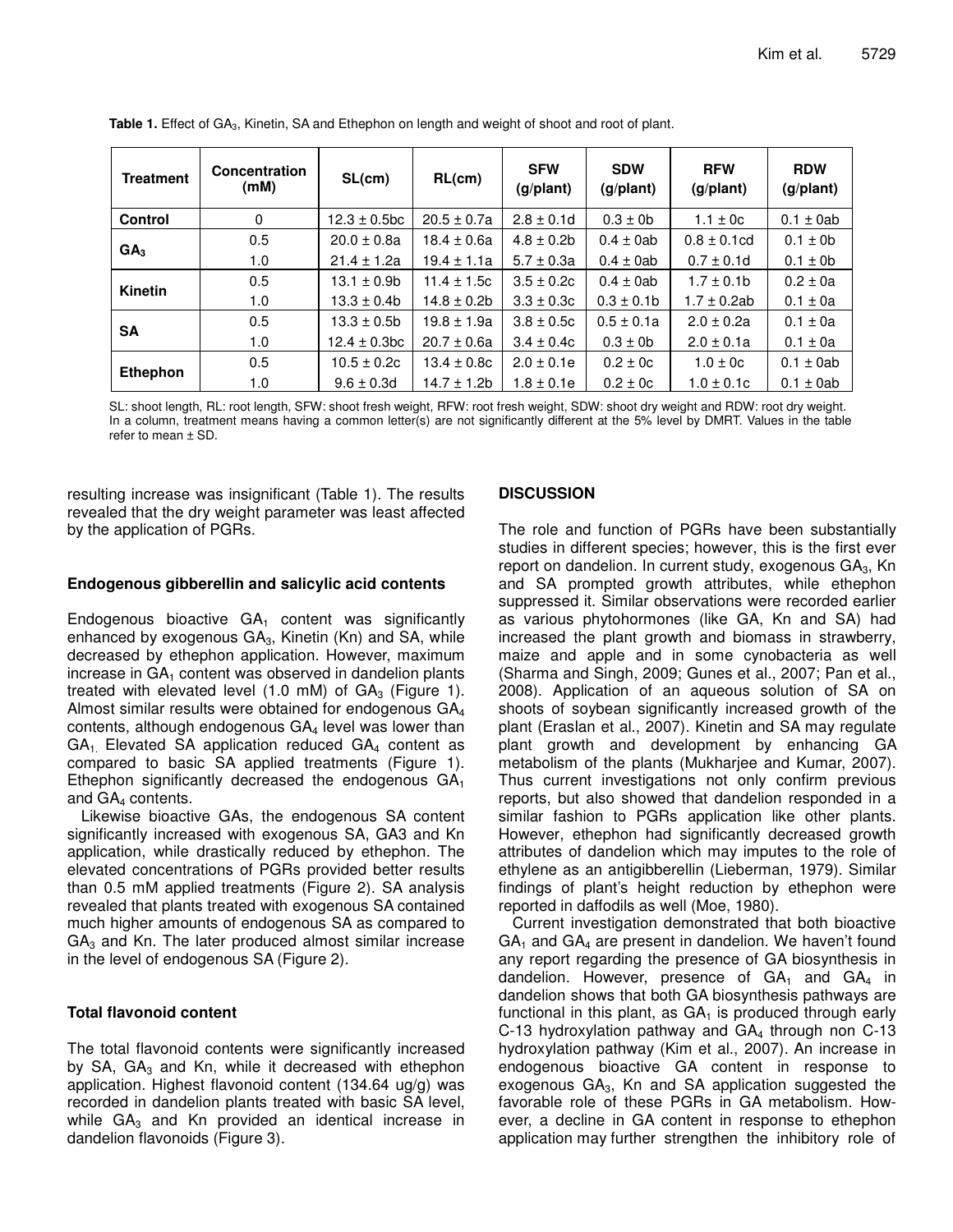

**Figure 1.** Explains the effects of PGRs on endogenous GA<sub>20,</sub> GA<sub>1</sub> and GA<sub>9</sub>, GA<sub>4</sub> contents of dandelion. The error bars shows the standard error. Treatment means having a common letter(s) are not significantly different at the 5% level by DMRT.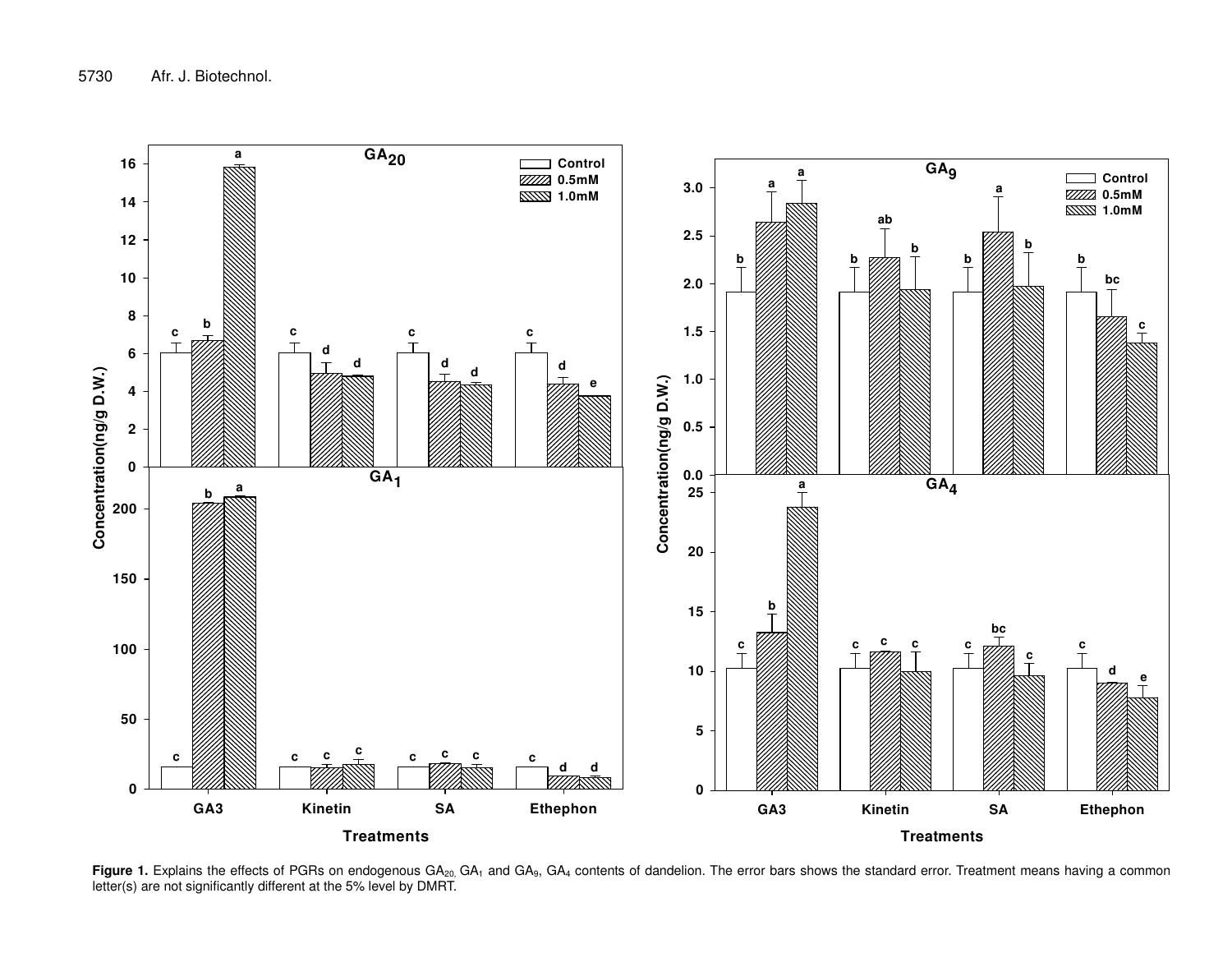

**Figure 2.** Effect of PGRs on total SA content of dandelion. The error bars shows the standard error. Treatment means having a common letter(s) are not significantly different at the 5% level by DMRT.



**Figure 3.** Effect of PGRs on total flavonoid content of dandelion. The error bars shows the standard error. Treatment means having a common letter(s) are not significantly different at the 5% level by DMRT.

ethephon during GA metabolism. The endogenous SA contents significantly increased with exogenous SA,  $GA_3$  and Kn application, while drastically reduced in response to ethephon application. SA